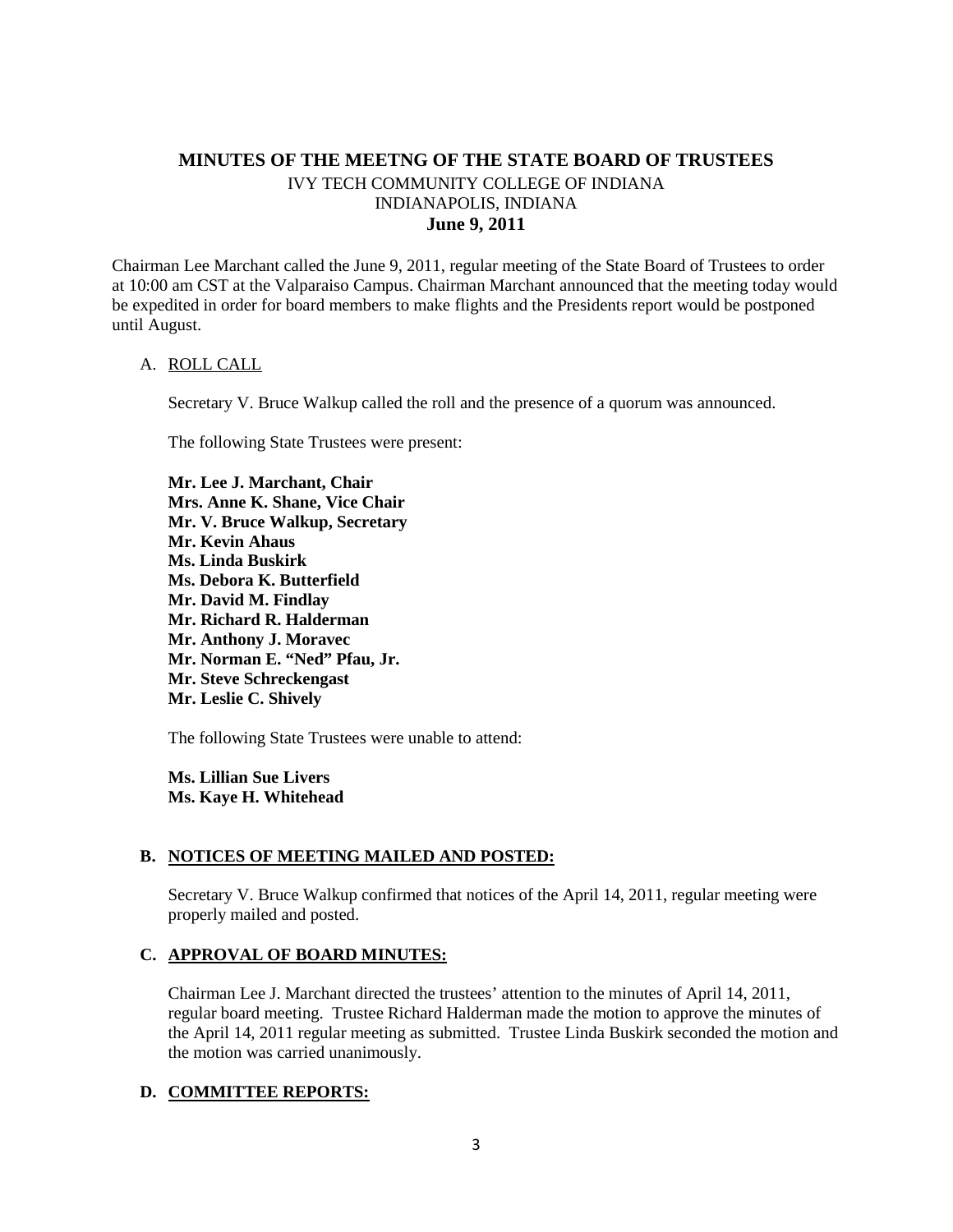- **Item 1** Chairman Marchant reported that the Executive Committee met and said that the matters discussed at that meeting would be incorporated into the following committee reports.
- **Item 2** Chairman Marchant called upon Trustee Norman "Ned" E. Pfau, Jr. for a report from **Budget and Finance Committee.** Trustee Pfau reported there were four action items for the board to consider. Trustees Pfau moved approval of:

### **Resolution Number 2011-24 Approval Of The Student Fee Rates For Fiscal Years 2011-2013**

Trustee Richard Halderman seconded the motion, and the motion carried unanimously.

### **Resolution Number 2011-25 Approval Of The College 2011-12 Fiscal Year Internal Operating Budget**

Trustee Richard Halderman seconded the motion, and the motion carried unanimously.

### **Resolution 2011-26 Approval Of A Contract For Custodial Services In the Southwest Region**

Trustee Richard Halderman seconded the motion, and the motion carried unanimously.

**Item 3** Chairman Marchant called upon Trustee Linda Buskirk for the **Planning and Education Committee Report.** Trustee Buskirk moved for approval of:

#### **Resolution Number 2011-27, New Program**

Trustee David Findlay seconded the motion, and the motion carried unanimously.

Trustee Buskirk reported that the planning and education committee also received preliminary reports on the impact of several Achieving the Dream intervention strategies on student success and the core functions for student life that are provided in every region.

**Item 4** Chairman Marchant called upon Trustee Debora K. Butterfield to give the **Building, Grounds and Capital Committee Report.** Trustee Butterfield moved for approval of:

### **Resolution Number 2011- 28 Approval To Purchase 0.611 Acres Of Improved Land At 22507 County Road 18 In Elkhart County, Region 2/North Central**

Trustee Richard Halderman seconded the motion, and the motion carried unanimously.

### **Resolution Number 2011-29 Approval to Purchase 0.193 Acres Of Improved Land at 604 Sheridan Road In Evansville, Region 12/Southwest**

Trustee Richard Halderman seconded the motion, and the motion carried unanimously.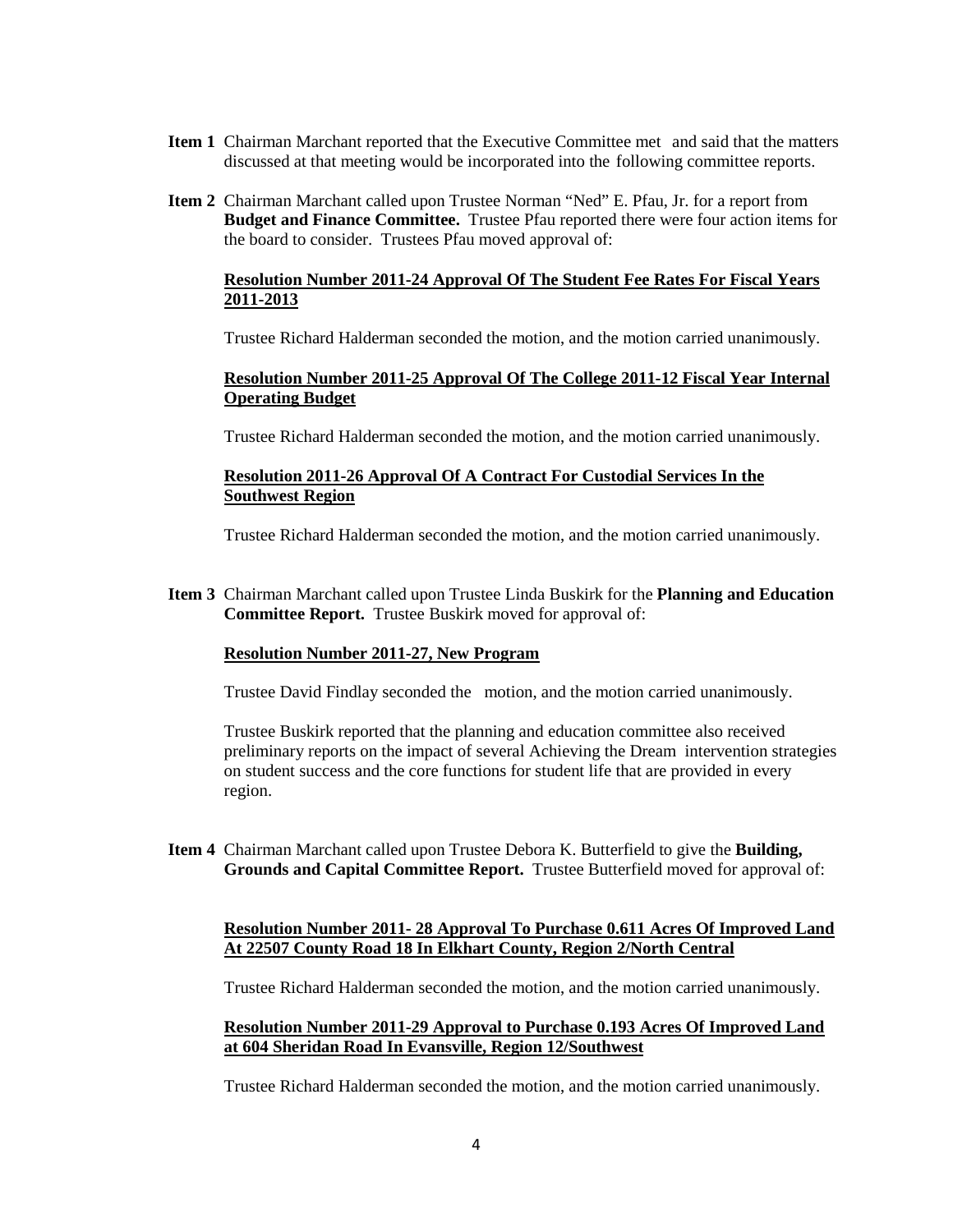### **Resolution Number 2011-30 Approval To Combine Four Leases At Liberty Crossing In Bloomington, Region 14/Bloomington**

Trustee Anthony Moravec seconded the motion, and the motion carried unanimously.

# **Resolution Number 2011-31 Approval To Increase The Contract Authorization For The Fall Creek Expansion New Construction And Renovation Project, Region 8/Central Indiana**

Trustee Anthony Moravec seconded the motion, and the motion carried unanimously.

# **Resolution Number 2011-32Approval To Amend The Agreement With Shiel Sexton For Increased Construction Management Services, Fees, And General Conditions For The Fall Creek Expansion New Construction And Renovation Project, Region 8/Central Indiana**

Trustee Anthony Moravec seconded the motion, and the motion carried unanimously.

# **Resolution Number 2011-33 Approval To Purchase 0.2788 Acres Of Improved Land At 8821 Highway 311 In Sellersburg, Region 13/South Central**

Trustee Anthony Moravec seconded the motion, and the motion carried unanimously.

- **Item 5** Chairman Marchant called upon Trustee David M. Findlay for the **Audit Committee Report.** Trustee Findlay reported that the Audit Committee had no action items for the board to consider. The committee did review the 2011-12 Internal audit schedule.
- **Item 6** Chairman Marchant called upon Trustee Steve Schreckengast for the Workforce and **Economic Development Committee Report.** Trustee Schreckengast reported that there were no action items for the board to consider**.** The committee heard reports on the status and future of Workforce and Economic Development and formation of Corporate College.

### E. **TREASURER'S REPORT:**

Chairman Lee Marchant called upon Vice President Bob Holmes, for the Treasurer's Report. The College has now completed 11 months of the 2010-11 fiscal year and will begin the year-end close process in about three weeks. Nationally, and in Indiana, this has been a year of fits and starts economically. At Ivy Tech, we are fortunate to be ending the year in solid financial shape. Enrollment grew once again – the Institutional Research Department is estimating growth of over 6% for both headcount and FTE students. As the economy improves, however, our rate of growth is beginning to slow down and this summer's ten-day count is showing a decline. Through May, our revenues increased by \$23M; primarily a result of higher student fee revenue which is up over \$18M over the May 2010 figures. Entering the final month of the fiscal year, we are now slightly above the budget for the year. State appropriations including debt service reimbursements, continue to arrive as budgeted and are currently running \$5M over last year. Investment income fell slightly behind last year, but has met the budget estimate. Interest rates have dropped again, negatively impacting revenue compared to last year at this time. Finally, other income has grown considerably in recent months and has nearly moved even with last year. On the expenditure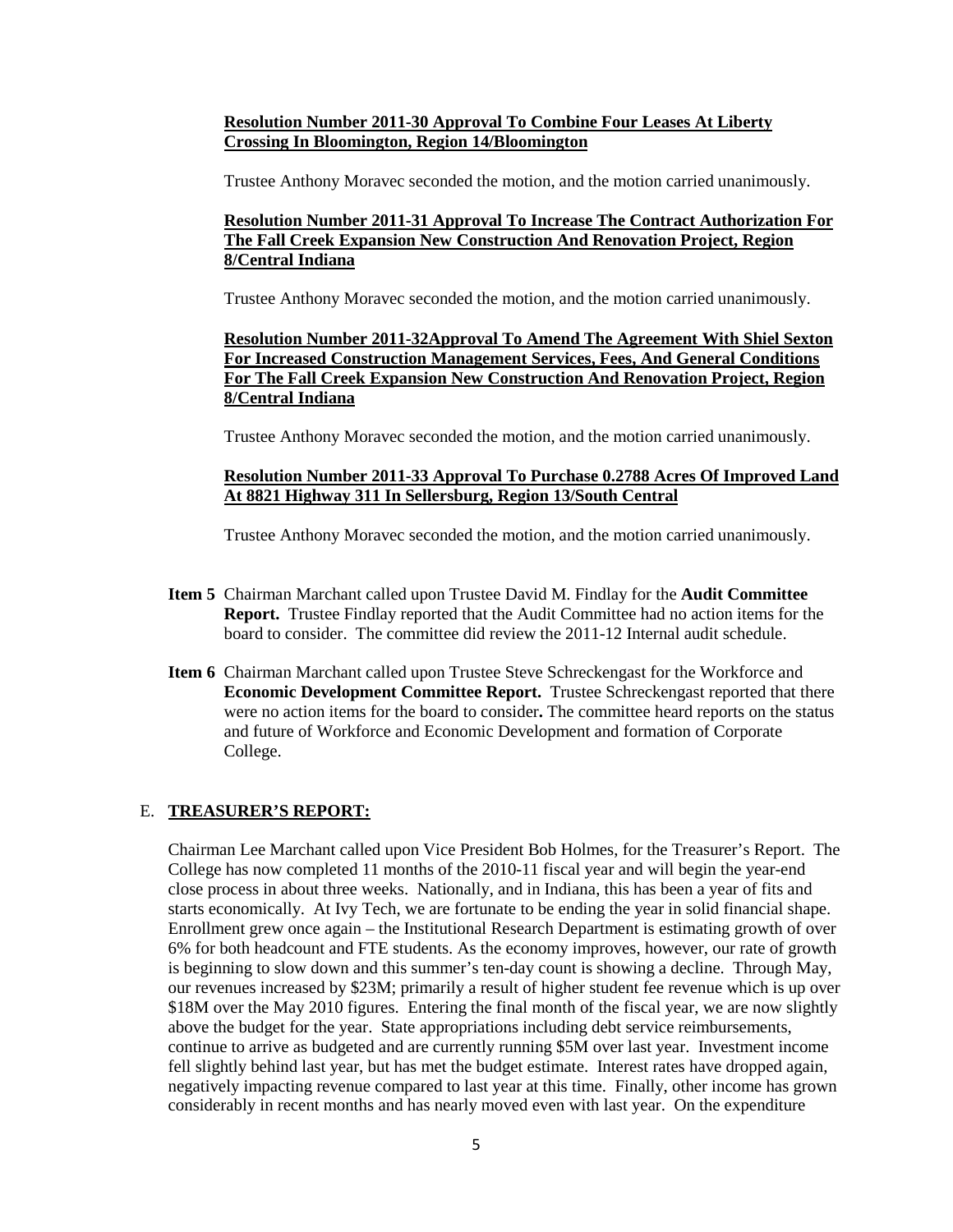side, total expenses have increased by \$32M – predominantly impacted by a \$25M increase in compensation. Full-time faculty costs have grown by 12.9% as the College added 130 new faculty positions in 2010-11. Increases in supplies and utilities added \$5M to the overall increase. Much of this cost is related to opening new facilities in Elkhart, Muncie, Avon, Sellersburg, and Bloomington. The remainder of the increase is related to transfers out for debt service, parking, student activities, and payments to offset our liabilities for sick leave, vacation, and retiree insurance.

In comparing the revenue and expenditure trends with last year, the College is running about \$9M below last year's pace when we increased unrestricted net assets by about \$60M. With just one month of the fiscal year remaining we are running well within budget. Finally, bond payments were made on our outstanding debt twice a year – on July 1 and January 1. While the State reimburses us for those expenses – it's typically one to two months after our payment. This year, our July 1 principal and interest payment totals nearly \$24M so we have been becoming more liquid with our investment portfolio and have scheduled investments to mature in order to make this large payment. With these large payments, we have reduced our outstanding debt by over \$32M in the last two years from \$303M down to \$271 M. Progress will not be as great in 2011- 12 as we expect to enter into new debt totaling about \$11.6M for two projects recently approved by the State Budget Committee – the Indianapolis Connector at \$6.8M and the Muncie Ball Corporation Headquarters at \$4.8M. At the same time, we will pay off \$17.5M. Special recognition was given to Mark Husk and Janice Hoffman from the treasurers, as well as to the chancellors, EDFs, and others that worked hard in putting together the budget that was adopted today.

# F. **STATE OF THE COLLEGE**

Chairman Marchant announced earlier that the meeting would be expedited and the President's Report would be postponed until August.

### G. **OLD BUSINESS**

Chairman Marchant called for old business, and there was none.

### H. **NEW BUSINESS**

Trustee Marchant called for new business.

Trustee Anthony Moravec presented **Resolution Number 2011-34,** explaining the Regional Board Nominating Committee has recommended that Wesley Boas, be reappointed to the Columbus Regional Board of Trustees. Trustee Moravec moved to approve **Resolution Number 2011-34, Reappointment of Regional Trustee-Columbus Region**. Trustee Schrekengast seconded the motion. Chairman Marchant called for further discussion, and there was none. The motion carried unanimously.

Trustee Kevin Ahaus presented **Resolution Number 2011-35,** explaining that Regional Board Nominating Committee has recommended that J. Joe Meyer, be reappointed to the Richmond Regional Board of Trustees. Trustee Ahaus moved to approve **Resolution Number 2011-35, Reappointment of Regional Trustee-Richmond Region**. Trustee Halderman seconded the motion. Chairman Marchant called for further discussion, and there was none. The motion carried unanimously.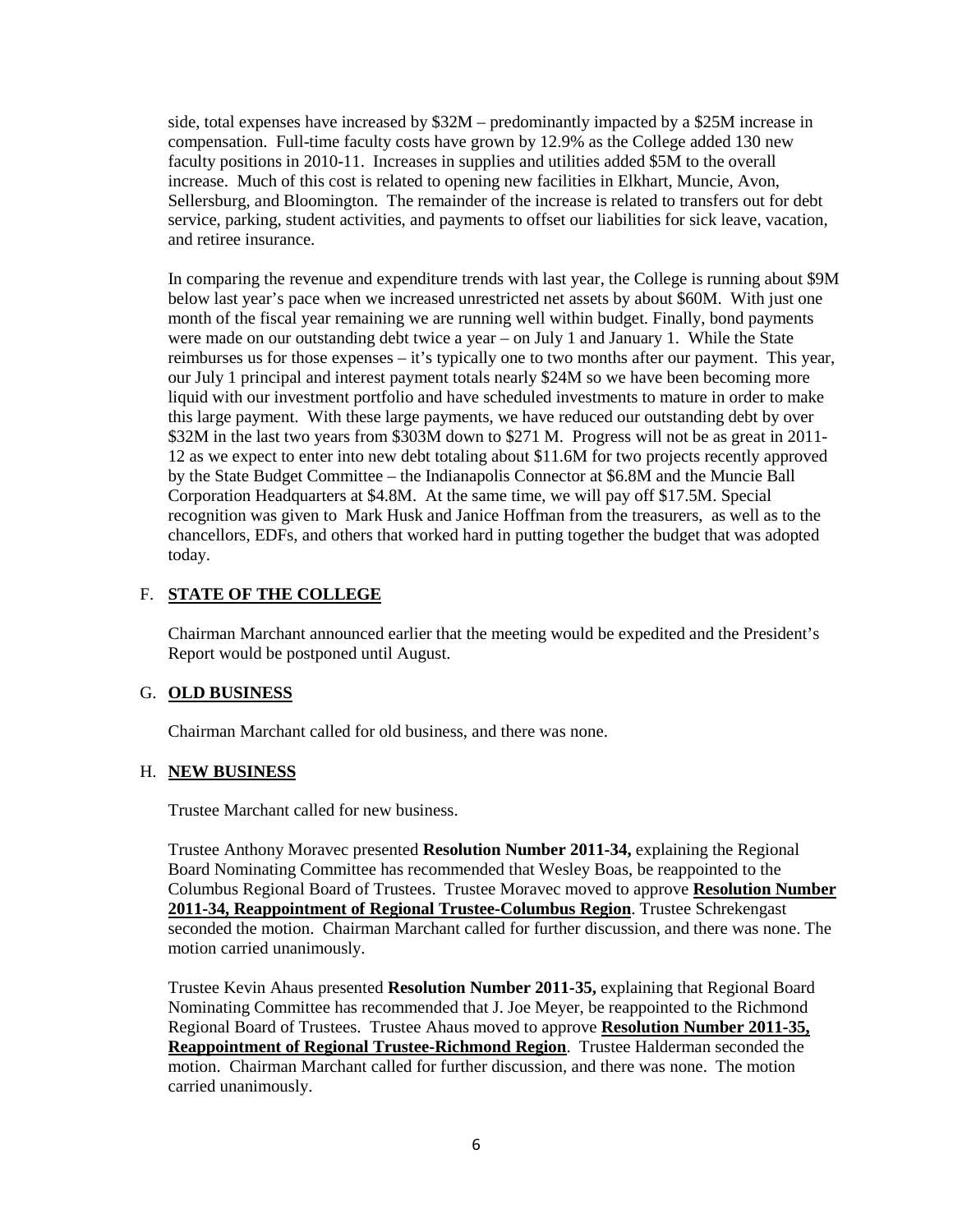Trustee V. Bruce Walkup presented **Resolution Number 2011-36**, explaining the Regional Board Nominating Committee has recommended that Danny Tanoos, representing Education and Ken Baker, representing Manufacturing be reappointed to the Terre Haute Regional Board of Trustees. Trustee Walkup moved to approve **Resolution Number 2011-36, Reappointment of Regional Trustees-Terre Haute Region.** Trustee Schreckengast seconded the motion. Chairman Marchant called for further discussion, and there was none. The motion carried unanimously.

Trustee David Findlay presented **Resolution Number 2011-37**, explaining the Regional Board Nominating Committee has recommended that Leigh Allen, representing Commerce, Kenzie Bentle, representing Education and Harold Hunt, representing Manufacturing be reappointed to the Southeast Regional Board of Trustees. Trustee Findlay moved to approve **Resolution Number 2011-37, Reappointment of Regional Trustee- Southeast Region**. Trustee Halderman seconded the motion. Chairman Marchant called for further discussion, and there was none. The motion carried unanimously.

Trustee Les Shively presented **Resolution Number 2011-38**, explaining the Regional Board Nominating Committee has recommended that Derrick Stewart, representing At-Large be appointed and Mary Roberson, representing Education be reappointed to the Southwest Regional Board of Trustees. Trustee Shively moved to approve **Resolution Number 2011-38, Reappointment and Appointment of Regional Trustees-Southwest Region**. Trustee Schreckengast seconded the motion. Chairman Marchant called for further discussion, and there was none. The motion carried unanimously.

Trustee V. Bruce Walkup presented **Resolution Number 2011-39**, explaining the Regional Board Nominating Committee has recommended that Gary Chaplin be reappointed to the Bloomington Regional Board of Trustees. Trustee Walkup moved to approve **Resolution Number 2011-39, Reappointment of Regional Trustee- Bloomington Region**, Schreckengast seconded the motion. Chairman Marchant called for further discussion, and there was none. The motion carried unanimously.

Trustee David Findlay presented **Resolution Number 2011-40**, explaining the Regional Board Nominating Committee has recommended that Mark T. Mow be reappointed to the North Central Regional Board of Trustees. Trustee Findlay moved to approve **Resolution Number 2011-40, Reappointment of Regional Trustee-North Central**. Trustee Schreckengast seconded the motion. Chairman Marchant called for further discussion, and there was none. The motion carried unanimously.

Trustee David Findlay presented **Resolution Number 2011-41**, explaining the Regional Board Nominating Committee has recommend that Sally DeVoe representing At-Large, Jeffrey L. Southworth representing Commerce and B. Thomas Lowe representing Education be reappointed to the East Central Regional Board of Trustees. Trustee Findlay moved to approve **Resolution Number 2011-41, Reappointment of Regional Trustees- East Central**. Trustee Schreckengast seconded the motion. Chairman Marchant called for further discussion, and there was none. The motion carried unanimously.

#### **Compensation Committee Report and Motion**

Chairman Marchant called upon Trustee Shane to report on the work of the Compensation Committee. Trustee Shane reported that President Snyder's performance review was completed